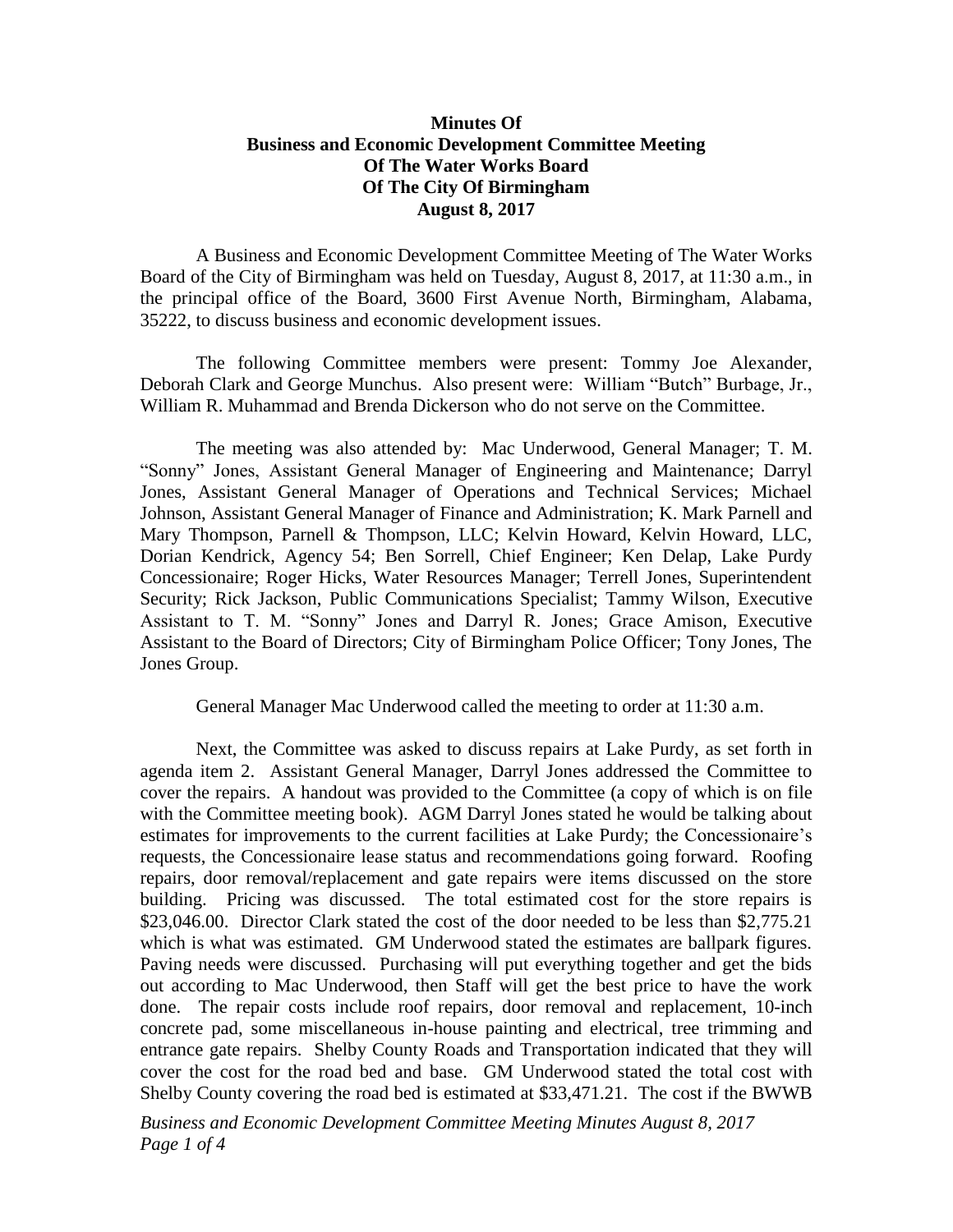performs the road bed work is estimated at \$123,110.40. Directors Alexander and Munchus agreed to move forward getting bids out for the work at Lake Purdy. Director Muhammad stated if this work is not going to be bid to consider using underutilized businesses to perform this work. GM Underwood stated purchasing will award the work based on bids received from companies with the best price. Most of the Board's smaller projects, like a hallway being painted or other small jobs are being performed by minority vendors according to GM Underwood. Director Clark stated she would like to see the door bids when they come in because she believed the door cost estimate was high at \$2,775.21. Directors Clark, Alexander and Munchus agreed to move the item forward. Director Munchus stated he did not have a problem with the door estimate.

Following, the Committee was asked to discuss the Lake Purdy Concessionaire Agreement, as set forth in agenda item 1. Two documents were provided to the Committee; the Concession Lease Agreement and the Operating Agreement and License for Operation of Lake Purdy Landing/Fishing Camp Concession (copies of which are on file with the Committee meeting book). AGM Darryl Jones stated that Ken Delap, the license holder at Lake Purdy, would like to continue in his relationship with BWWB. There are some repairs that need to be made to current facilities. Director Munchus stated he would recommend staying with a month-to-month rental because he is not convinced that the property is being utilized to its fullest potential. Director Munchus stated he was thinking in terms of a first-class marina. Director Clark stated she had been to Lake Purdy and she would be concerned with people bringing their own boats into this water source due to possible contamination from other waterways. From a high-level standpoint, this is the only water source south of town. GM Underwood stated there are some conservation agreements in place that would prevent a mega facility from being built. Mr. Delap follows the guidance of the Board and only his boats are used in the lake according to AGM Darryl Jones. Mr. Delap stated he has kayaks, bass boats, paddle boats and pontoon boats in his fleet, for a total of 65. Director Dickerson entered the meeting at 11:59 a.m. Charges for Mr. Delap's rental of boats was discussed briefly. AGM Darryl Jones stated one other request for consideration from Mr. Delap was the inclusion of 3 RV style cabins to be used for short-term rental. AGM Darryl Jones stated Mr. Delap would like a long-term agreement and he recommended that the Board decide whether to continue with a month-to-month agreement or enter into a long-term agreement. Director Alexander stated he was fine with a month-to-month agreement. Directors Munchus and Alexander suggested considering revenue from hunting permits or cabins. Director Muhammad asked Staff to present possible options and to consider a joint venture. AGM Darryl Jones stated the Board did not have enough Staff to run additional activities at Lake Purdy right now. GM Underwood explained that Mr. Delap provides some security for the Board that would cost the Board additional money if Mr. Delap was not on the premises full-time. Some discussion occurred regarding a past attempt to partner with Westervelt Wildlife for hunting purposes, which did not work well GM Underwood stated. A brief history was given. Director Alexander added that a BWWB employee and a game warden were terminated during that time. GM Underwood stated the BWWB tried a concession at Inland Lake and it did not generate enough money. Director Muhammad stated it looks as if Mr. Delap has some progressive ideas and the Board should at least consider them. Director Muhammad asked Senior

*Business and Economic Development Committee Meeting Minutes August 8, 2017 Page 2 of 4*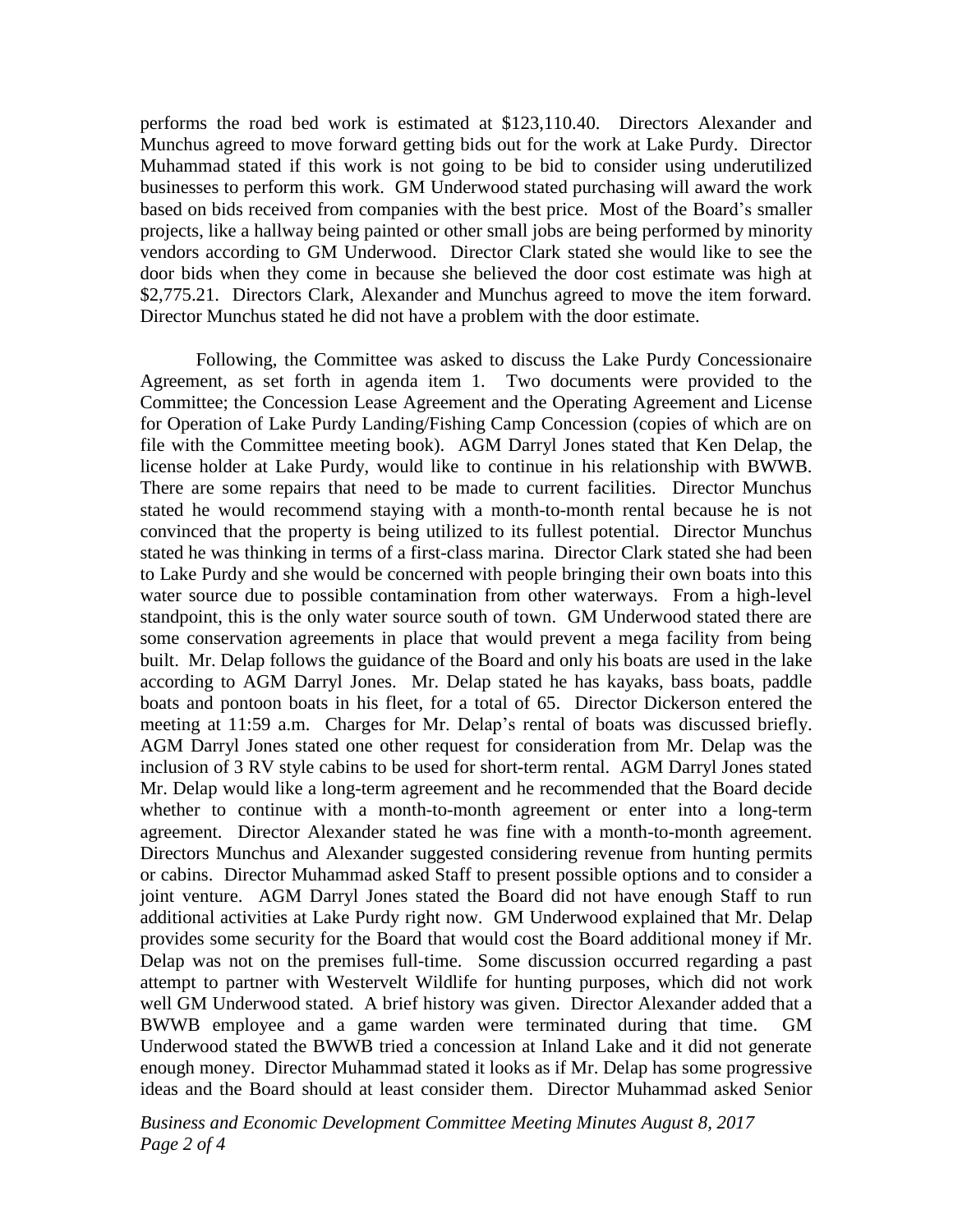Staff to look at joint ventures. Some more discussion occurred regarding cabin rentals. Director Alexander favored looking at possible cabin rentals at Lake Purdy. Director Clark stated she supported operating on a month-to-month agreement basis with Mr. Delap and Staff looking at other revenue streams. Director Clark asked for clarification on who would be maintaining the requested RV style cabins and who would be realizing the profits. Director Clark asked if the Board would be renting the land to Mr. Delap. Director Alexander stated the Board would have to get some revenue. Director Muhammad stated possibly the Board could crack open the sacred Economic Development Fund. Mr. Delap stated he wanted to work with the Board within the guidelines established by BWWB and that he was in favor of new ideas and joint ventures. A brief history was given by Mr. Delap with him stating that Lake Purdy is a precious jewel. The message is clean water and conservation, which is the Board's message. Mr. Delap stated a Lake Purdy clean-up day was established last year and he would like to see that continued. Mr. Delap also stated that Chairwoman Lewis said in the past that she would like to see a BWWB sign installed and give the Board credit for such a wonderful water source. Mr. Delap stated he favored boats with 10 horse power or less motors on the lake. Director Dickerson asked Mr. Delap how many employees he had. Mr. Delap responded 3, but during the busier times we have an additional 4 parttimers. Director Munchus asked Mr. Delap how he would approach the hunting leases. Mr. Delap stated he believed it could be advertised to the public and that at least 1 or 2 zones be set aside. Mr. Delap also mentioned the concept of "Friends of Lake Purdy". Director Munchus asked GM Underwood for his opinion on hunting at Lake Purdy and discussions thus far. GM Underwood stated the Board needs to get ready to hear a lot of complaints; although he was not opposed to it. Director Muhammad stated from a Public Relations standpoint he liked the "Friends of Lake Purdy" idea. Mr. Delap stated anyone who presents a BWWB water bill could have access for instance. Director Muhammad stated a fee could be charged for the card for instance and it comes with special benefits. Mr. Delap explained that there is no fee for bank fishing. Mr. Delap stated all water craft rentals include life jackets at no cost. Some discussion occurred regarding how much money/profit Mr. Delap was making. AGM Darryl Jones stated in the future we need an area where people can pull off the road safely and we could provide additional trash bins to promote clean up by patrons. Directors Alexander, Munchus and Clark were in favor of Staff investigating the things that have been discussed in the meeting. Directors Alexander, Munchus and Clark were in favor of Staff proceeding with the needed repairs. Director Clark stated she wanted to see prices for the repairs before proceeding. Attorney Parnell stated information could be passed to the Directors before final decisions are made. AGM Darryl Jones mentioned a proposed Lake Purdy clean-up day this year on November 5<sup>th</sup> and asked for the Committee's approval. The Committee approved the request for the clean-up day.

As there was no further business before the Committee the meeting was adjourned at 12:52 p.m.